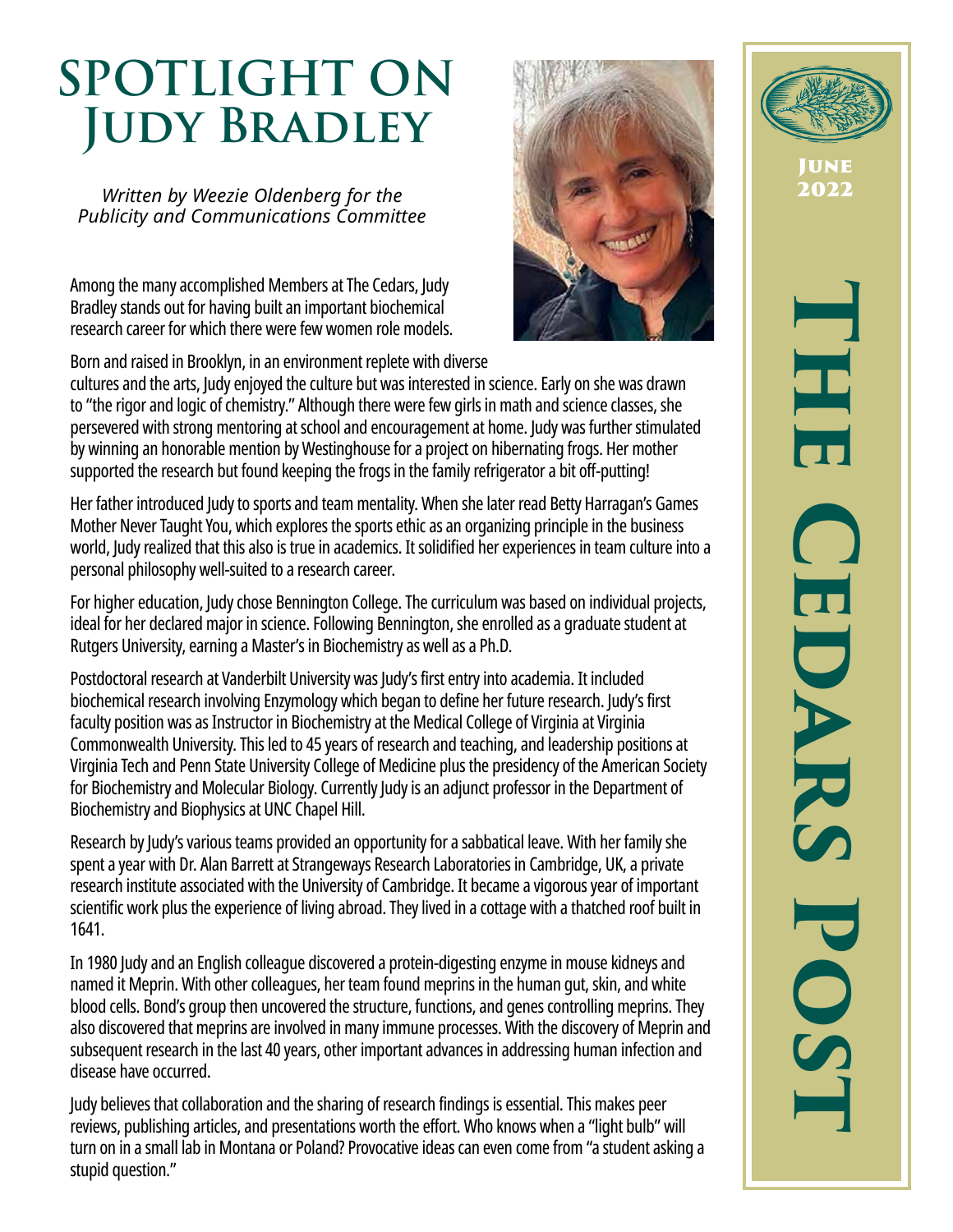#### **June Birthdays**



| William Thompson11    |
|-----------------------|
|                       |
|                       |
|                       |
|                       |
| Florence Peacock13    |
|                       |
|                       |
|                       |
| Julian Robertson25    |
| Kelly Edward Greene27 |
|                       |

*We apologize to anyone whose birthday may have been omitted or is incorrect. If you would like to be included or removed from the birthday list please contact Sheila Kiliru (919-537-0126).*

# **Let's Celebrate**





#### **Movie of the Month** *West Side Story (2021)* **Monday, June 27, 2pm Ballroom**

In the mid-1950s, the young Maria yearns to make a life for herself amidst the hustle and bustle of New York City's Upper West Side. She quickly catches the eye of Tony, a charming young man of Irish heritage. Despite the warnings from the duo's traditionalist families, Maria and Tony fall irrevocably in love, pushing the rivalry between their respective gangs to the brink of violence. *West Side Story* is a 2021 American musical romantic drama film directed and co-produced by Steven Spielberg from a screenplay by Tony Kushner. It is the second featurelength adaptation of the 1957 stage musical of the same name. Starring Ansel Elgort, Rachel Zegler and Ariana DeBose.

#### **The Kevin Van Sant Jazz Ensemble Wednesday, June 8, 7:30pm Ballroom**

Guitarist Kevin Van Sant has been a mainstay of the Triangle NC jazz scene for over 20 years. He has performed internationally for concerts and festivals and is the jazz guitar instructor at Duke University. Joining him on stage for this performance is a collective of accomplished, first-call musicians who are regarded among the finest on their respective instruments in the region. Special guest vocalist for the evening will be Angela Bingham. The group will be performing primarily songs from the Great American Songbook, compositions known from Broadway and film from the 1930's through the 1960's.



**Richard Tazewell** PIANIST<sup></sup> **Fridays, June 3 & 17, 5pm Dining Lobby** 

**Robert Griffin Jazz Pianist Thursdays, June 9 & 23, 5pm Dining Lobby**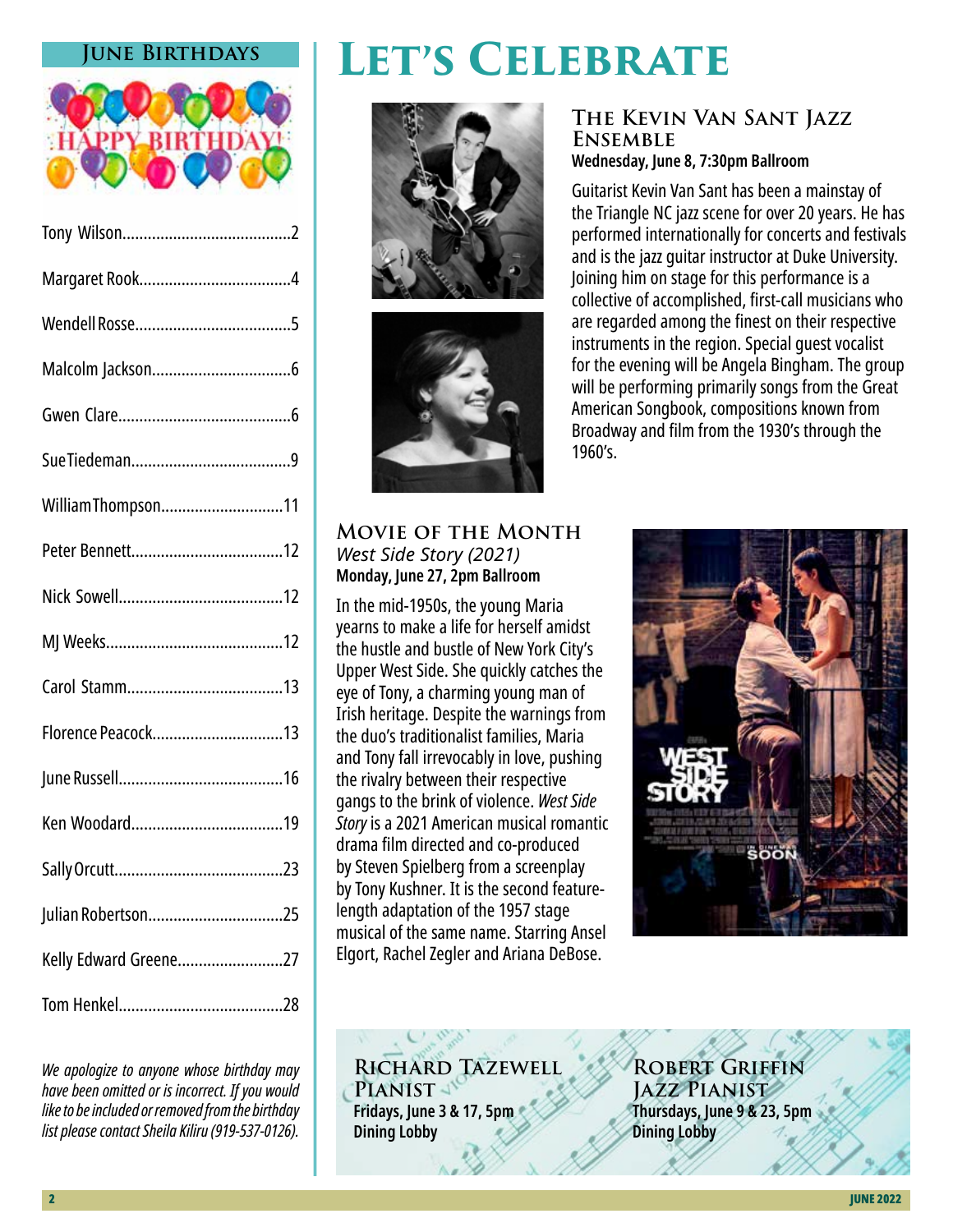# **BEYOND THE CEDARS**

**Van Gogh: The Immersive Experience in Raleigh Thursday, June 9, 9am Lobby**

Have you ever dreamt of stepping into a painting? Now you can with this exhibition that has been touring since 2017. The interactive Van Gogh exhibit will have



20,000 square feet of lights and sound set amid two-story projections of the artist's works. The event promises a 360-degree experience that includes a separate gallery with a virtual reality experience, "A Day in the Life of the Artist in Arles." **Register on Cedars Connect beginning June 1 (registration begins at9am), deadline June 7 (registration ends at 5pm). Cost: \$42 for ticket and transportation. Maximum 12 people.** 

#### **Kayak & Canoe Trip on Jordan Lake with Frog Hollow Outdoors and Carolina Meadows Friday, June 24, 9:15am Lobby**

Frog Hollow provides residents and visitors of the Triangle Region and North Carolina a resource for canoe & kayak education, the exploration of nature, relaxation, adventure, self-discovery, and a greater overall connection with the outdoors. Joining us will be a group from Carolina Meadows. Bring a hat, sunscreen, sunglasses and proper water shoes. **Register on Cedars Connect beginning June 1 (registration begins at 9am), deadline June 21 (registration ends at 5pm). Indicate if you'd prefer a kayak or canoe. Cost: \$42 for tour and transportation. Maximum 8 people.**



#### **MAKE IT TO THE BUS ON TIME**

**Please call Laura at 919-259-7944 or Tara at 919-537-0128 on regular business days if you have signed up for an outing and are unable to attend.** 

**ST. STEPHEN'S EPISCOPAL CHURCH Wednesday, June 1, 10am Lobby**

**VAN GOGH: THE IMMERSIVE EXPERIENCE IN RALEIGH Thursday, June 9, 9am Lobby**

**JESUS CHRIST SUPERSTAR AT DPAC Thursday, June 16, 6:30pm Lobby**

**KAYAK & CANOE TRIP ON JORDAN LAKE WITH FROG HOLLOW TOURS Friday, June 24, 9:15am Lobby**

**PILOBOLUS AT PAGE AUDITORIUM Saturday, June 25, 6:30pm Lobby**

## **GET INVOLVED**

**Great Short Stories Monday, June 13, 2pm Classroom** *Tom Outland's Story* by Willa Cather

**Member Display Case** If you have a collection of treasures you'd like to share for our Member display case located in the upper level of the Clubhouse, please call Laura Booker at 919-259-7944.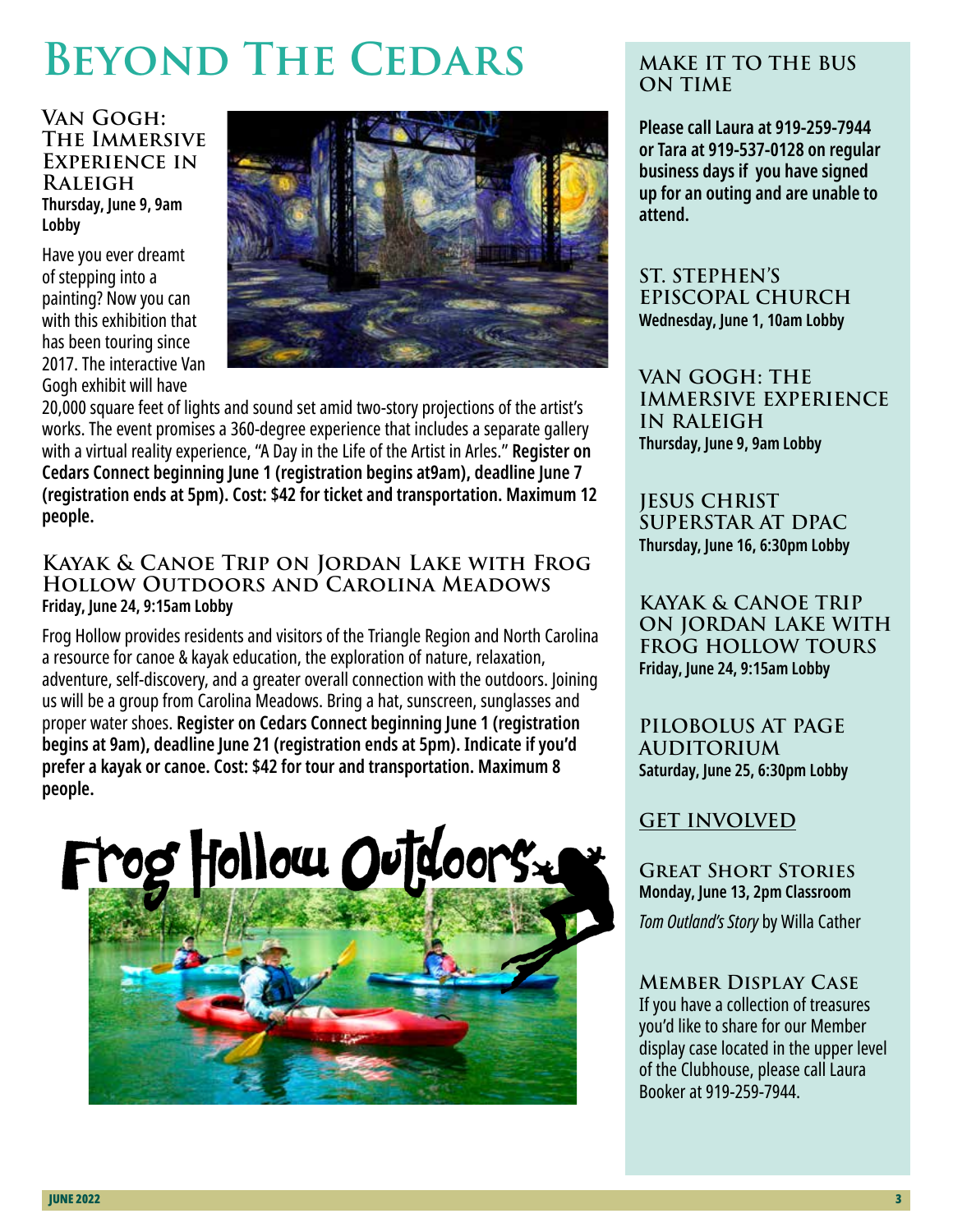## **6/1 Wednesday**

9am Ping Pong **B** ■ 9:15am Aquafit **P** ■ 10am Open Door Bible Group **CR/Zoom** ■ **10am St. Stephen's Episcopal Church LB**  $\triangle$  ■ 10:30am Balance Basics **B** ■ 11:15am Balance Challenge **B** ■ 12:45pm Duplicate Bridge **CR** ■

## **6/2 Thursday**

8:30am Cardio Combo **B** ■ 9am Golf Croquet **GL** ■ 9:30am Sit and Be Fit **B** ■ 11am Cedars University **B** ■ 1:30pm Modern American Canasta **CR** ■

## **6/3 Friday**

9:15 Aquafit **P** ■ 11am Fit Friday: Cardio and Core **B** ■ 3pm Classic Canasta **CR** ■ **5pm Richard Tazewell - Pianist DL ■** 

## **6/4 Saturday**

9am Ping Pong **B** ■ 9am Cribbage **CL** ■

## **6/5 Sunday**

11am Interdenominational Service **B** ■ **3pm Young Artists Series <sup>B</sup>**■

## **6/6 Monday**

8:30am Aquafit On Your Own **P** ■ 8:30am Cardio Combo **B** ■ 9am Library Workday **L** ■ 9:30am Balance Basics **B** ■ 10am Pilates Fusion with Joan **Z** ■ 10:15am Balance Challenge **B** ■ 10:30am Knit & Stitch **CR** ■ 11am Low Vision Support Group **CR** ■ 11:30am Tai Chi with Nina **B** ■ 12:30pm Play Reading Group **Z** ■ 1pm Poker **CR** ■ **2pm Let's Talk Cinema** *The Hand of God* **B** ■

## **6/7 Tuesday**

8:30am Total Body Strength & Stretch **B** ■ 9am Golf Croquet **GL** ■

9:45am Sit & Be Fit **B** ■ 10:45am Sit & Be Fit **B** ■ 4:30pm Line Dancing **B** ■

#### **6/8 Wednesday**

9am Ping Pong **B** ■ 9:15am Aquafit **P** ■ 10am Open Door Bible Group **CR/Zoom** ■ 10:30am Balance Basics **B** ■ 11:15am Balance Challenge **B** ■ 12:45pm Duplicate Bridge **CR** ■ **7:30pm The Kevin Van Sant Jazz Ensemble B** ■

## **6/9 Thursday**

8:30am Cardio Combo **B** ■ **9am Van Gogh: The Immersive Experience LB**  $\triangle$  ■ 9am Golf Croquet **GL** ■ 9:30am Sit and Be Fit **B** ■ 11am Cedars University **B** ■ 1:30pm Modern American Canasta **CR** ■ **5pm Robert Griffin - Pianist DL** ■

## **6/10 Friday**

9:15am Aquafit **P** ■ 11am Fit Friday: Barre Fusion **B** ■ 3pm Classic Canasta **CR** ■ **4:30pm Happy Hour Sponsored by Select Rehab CR** ■

## **6/11 Saturday**

9am Ping Pong **B** ■ 9am Cribbage **CL** ■

## **6/12 Sunday**

11am Interdenominational Service **B** ■

#### **6/13 Monday**

8:30am Aquafit On Your Own **P** ■ 8:30am Cardio Combo **B** ■ 9am Library Workday **L** ■ 9:30am Balance Basics **B** ■ 10am Pilates Fusion with Joan **Z** ■ 10:15am Balance Challenge **B** ■ 10:30am Knit & Stitch **CR** ■ 11:30am Tai Chi with Nina **B** ■ 12:30pm Play Reading Group **Z** ■ 1pm Poker **CR** ■

2pm Great Short Stories **CL** ■ **3pm The Local Reporter with Rudy Juliano B** ■

## **6/14 Tuesday**

8:30am Total Body Strength & Stretch **B** ■ 9am Golf Croquet **GL** ■ 9:45am Sit & Be Fit **B** ■ 10:45am Sit & Be Fit **B** ■ **1pm Action Models with Barbara Pearl s** ∠ ■ 4:30pm Line Dancing **B** ■

## **6/15 Wednesday**

9am Ping Pong **B** ■ 9:15am Aquafit **P** ■ 10am Open Door Bible Group **CR/Zoom** ■ 10:30am Balance Basics **B** ■ 11:15am Balance Challenge **B** ■ 12:45pm Duplicate Bridge **CR** ■

## **6/16 Thursday**

8:30am Cardio Combo **B** ■ 9am Golf Croquet **GL** ■ 9:30am Sit and Be Fit **B** ■ 11am Cedars University **B** ■ 1:30pm Modern American Canasta **CR** ■ **3pm Let's Talk Cinema** *The Hand of God* **Discussion Via Zoom led by Linda Luftig <sup>Z</sup>**■ **6:30pm Jesus Christ Superstar at DPAC LB** 4

## **6/17 Friday**

9:15 Aquafit **P** ■ 11am Fit Friday: Strength Circuit **B** ■ 3pm Classic Canasta **CR** ■ **5pm Richard Tazewell - Pianist DL** ■

## **6/18 Saturday**

9am Ping Pong **B** ■ 9am Cribbage **CL** ■

## **6/19 Sunday**

*Happy Father's Day!* 11am Interdenominational Service **B** ■

## **6/20 Monday**

8:30am Aquafit On Your Own **P** ■

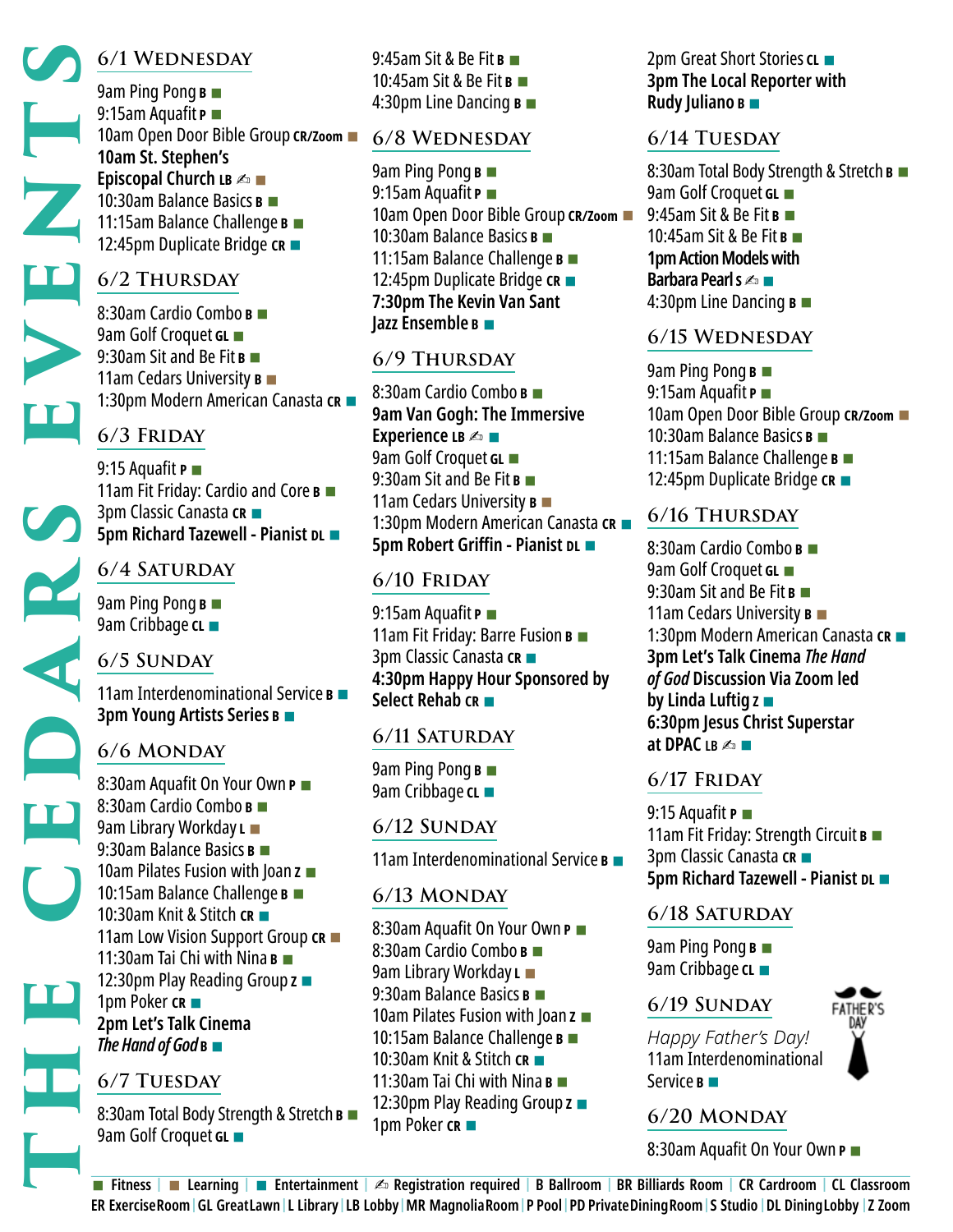8:30am Cardio Combo **B** ■ 9am Library Workday **L** ■ 9:30am Balance Basics **B** ■ 10am Pilates Fusion with Joan **Z** ■ 10:15am Balance Challenge **B** ■ 10:30am Knit & Stitch **CR** ■ 11:30am Tai Chi with Nina **B** ■ 12:30pm Play Reading Group **Z** ■ 1pm Poker **CR** ■ **4pm Finishing Touches Death Café with Dana Brinson CR/Zoom** ■

#### **6/21 Tuesday**

8:30am Total Body Strength & Stretch **B** ■ 9am Golf Croquet **GL** ■ 9:45am Sit & Be Fit **B** ■ 10:45am Sit & Be Fit **B** ■ **2pm A Comprehensive Look at Aging in Place with Select Rehab B** ■ 4:30pm Line Dancing **B** ■

#### **6/22 Wednesday**

9am Ping Pong **B** ■ 9:15am Aquafit **P** ■ 10am Open Door Bible Group **CR/Zoom** ■ 10:30am Balance Basics **B** ■ 11:15am Balance Challenge **B** ■ 12:45pm Duplicate Bridge **CR** ■

#### **6/23 Thursday**

9am Golf Croquet **GL** ■ 1:30pm Modern American Canasta **CR** ■ **5pm Robert Griffin - Pianist DL** ■

#### **6/24 Friday**

**9:15am Kayak & Canoe Trip on Jordan Lake <b>LB** ▲■ 9:15 Aquafit **P** ■ 3pm Classic Canasta **CR** ■

#### **6/25 Saturday**

9am Cribbage **CL** ■ **6:30pm Pilobolus at DPAC LB △■** 

#### **6/26 Sunday**

11am Interdenominational Service **B** ■

#### **6/27 Monday**

8:30am Aquafit On Your Own **P** ■

8:30am Cardio Combo **B** ■ 9am Library Workday **L** ■ 9:30am Balance Basics **B** ■ 10am Pilates Fusion with Joan **Z** ■ 10:15am Balance Challenge **B** ■ 10:30am Knit & Stitch **CR** ■ 11:30am Tai Chi with Nina **B** ■ 12:30pm Play Reading Group **Z** ■ 1pm Poker **CR** ■ **2pm Movie of the Month**  *West Side Story* **<sup>B</sup>**■

#### **6/28 Tuesday**

8:30am Total Body Strength & Stretch **B** ■ 9am Golf Croquet **GL** ■ 9:45am Sit & Be Fit **B** ■ 10:45am Sit & Be Fit **B** ■ 4:30pm Line Dancing **B** ■

#### **6/29 Wednesday**

9am Ping Pong **B** ■ 9:15am Aquafit **P** ■ 10am Open Door Bible Group **CR/Zoom** ■ 10:30am Balance Basics **B** ■ 11:15am Balance Challenge **B** ■ 12:45pm Duplicate Bridge **CR** ■

#### **6/30 Thursday**

8:30am Cardio Combo **B** ■ 9am Golf Croquet **GL** ■ 9:30am Sit and Be Fit **B** ■ 11am Cedars University **B** ■ 1:30pm Modern American Canasta **CR** ■

#### **CEDARS PORCH COLLECTION Monday, June 20, 8:30am**

Front Porches or Veranda Parking Lot Bench. Food should be out for pickup by 8:30am or you can leave a check anytime with the Clubhouse Concierge. Contact Joy Metelits at 919-933-0724 with questions.





**All Cedars Members are invited to this upcoming Young Artists Series Concert on Sunday, June 5 at 3pm. The concert will feature the talented pianist Gabe Crist.** 

If you've been at the Cedars for awhile, you might remember that Gabe first performed here in 2017 at age 13 and blew us all away! This will be his third appearance at The Cedars. Gabe is currently attending the Coburn Conservatory in Los Angeles, studying with Fabio Bidini. He is pursuing a Bachelor's Degree in piano performance, while continuing to compose and play jazz. In April he was honored to be featured on the weekly showcase: Coburn's Performance Forum. You can watch his fingers fly across the keyboard during this performance through this link. (Gabe's piece begins at around 33:35 on the recording.) https://www.youtube. com/watch?v=M8X0CmiipaY&t=1s

#### **THE NEXT MEETING OF THE LOW VISION SUPPORT GROUP**

will be Monday, June 6 at 11am in the Classroom. For this meeting, please bring two suggestions or ideas that The Cedars could implement to support our Members with Low Vision Conditions.

#### **Jewelry Repair with Eva Mogenson Friday, June 3, 2-3pm Art Studio**

■ **Fitness |** ■ **Learning |** ■ **Entertainment |** ✍ **Registration required | B Ballroom | BR Billiards Room | CR Cardroom | CL Classroom ER Exercise Room | GL Great Lawn | L Library | LB Lobby | MR Magnolia Room | P Pool | PD Private Dining Room | S Studio | DL Dining Lobby | Z Zoom**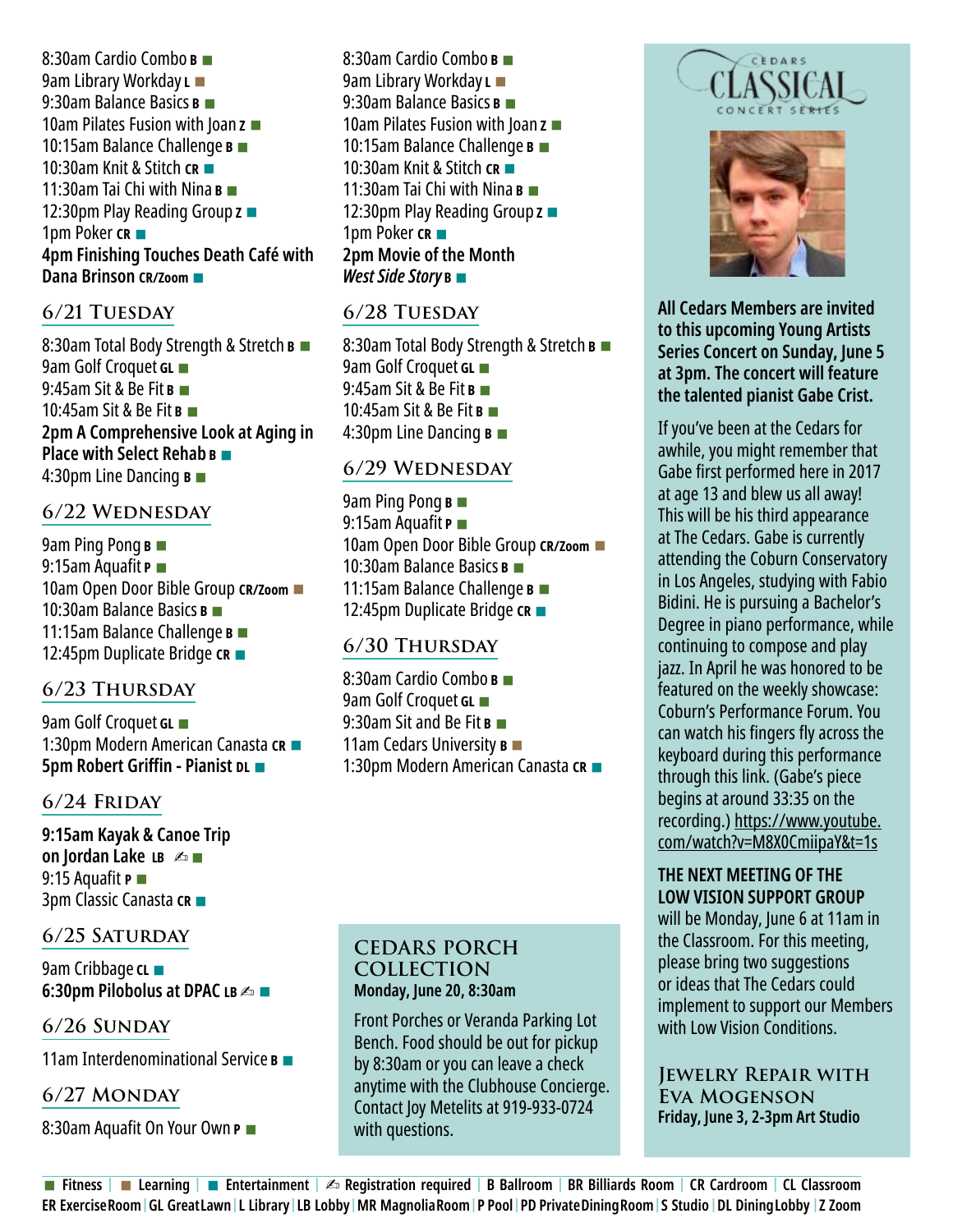#### **Cedars University**

*Lectures on DVD*

#### **Art of the Northern Renaissance**

*Taught by Catherine B. Scallen, Ph.D. Professor, Case Western Reserve University*  **Thursdays through September 1, 11am Ballroom**



Using more than 300 images—paintings, woodcuts, engravings, etchings, sculptures, drawings—by well-known artists Jan van Eyck, Rogier van der Weyden, Albrecht Dürer, Hans Holbein, Hieronymus Bosch, and Pieter Bruegel, along with others who may be less familiar but deserve to be better known, Professor Scallen leads an intensely visual exploration of the glorious art that resulted.

#### **Action Origami** *with Barbara Pearl* **Tuesday, June 14, 1pm Art Studio**

Come join the fun in this handson workshop with award winning educator and author of Math in Motion. Discover how to create origami action models that jump, spin, and flip through the air. Entertain family (grandkids) and friends, give as one-of-a-kind gifts or display. Learn the magic and art of Japanese paper folding. Transform an ordinary "peace" of paper into the extraordinary. Benefits of Origami: Nurture creativity, challenge imagination, manage stress/ anxiety, enhance concentration, improve fine motor control, cognitive development, problem solving, and critical thinking skills. Materials provided. No experience required. **Register on Cedars Connect beginning June 1, deadline June 11. Maximum 10 people.** 

## **Learning Opportunities**

## **Let's Talk Cinema**

*The Hand of God (2021)* **Monday, June 6, 2pm Ballroom Thursday, June 16, 3pm Discussion Via Zoom Led by Linda Luftig**

From Academy Award winning writer and director Paolo Sorrentino, comes the story of a boy in the tumultuous Naples of the 1980s. *The Hand of God* is a story full of unexpected joys and an equally unexpected tragedy. Sorrentino returns to his hometown to tell his most personal story, a tale of fate and family, sports and cinema, love, and loss. Italy's submission for the Academy Award for Best International Feature Film. A brilliant piece of filmmaking that will take your breath away. This deeply



affecting coming of age story doubles as a movie about the movies themselves. A magical, beautiful reminiscence of boyhood. In Italian with English subtitles.

#### **Happy Hour Sponsored by Select Rehab Friday, June 10, 4:30pm Cardroom**

Stop by and meet your new full-service rehab team. This will be a great time to ask questions and learn how you or a loved one could benefit from receiving physical therapy, occupational therapy or speech therapy.



#### **A Comprehensive Look at Aging in Place with Select Rehab Tuesday, June 21, 2pm Ballroom**

Please join us for an in-depth presentation that takes a comprehensive look at what "Aging in Place" really means and how this multi-faceted concept can best serve you and/or your loved one no matter where you are in your level of function.

#### **The Local Reporter** *with Rudy Juliano, Director* **Monday, June 13, 3pm Ballroom**

The Local Reporter is a free, non-profit online newspaper that serves the Chapel Hill/Carrboro area. The mission of The Local Reporter is to provide the residents



of Chapel Hill, Carrboro and southern Orange County an engaging and rigorouslyreported local newspaper. Taking its cues from issues of concern to local community, The Local Reporter will offer a civil forum of public debate, nurture local business, peer into local mysteries, but above all, build community engagement and enrich local identity through the telling of an ever-evolving public narrative of life in our region of coverage. Dr. Juliano is a biomedical scientist with experience in academia and industry. He has been active in community affairs and currently serves on the Chapel Hill Transportation and Connectivity Advisory Board. Thanks to Member Tom Henkel for recommending this presentation.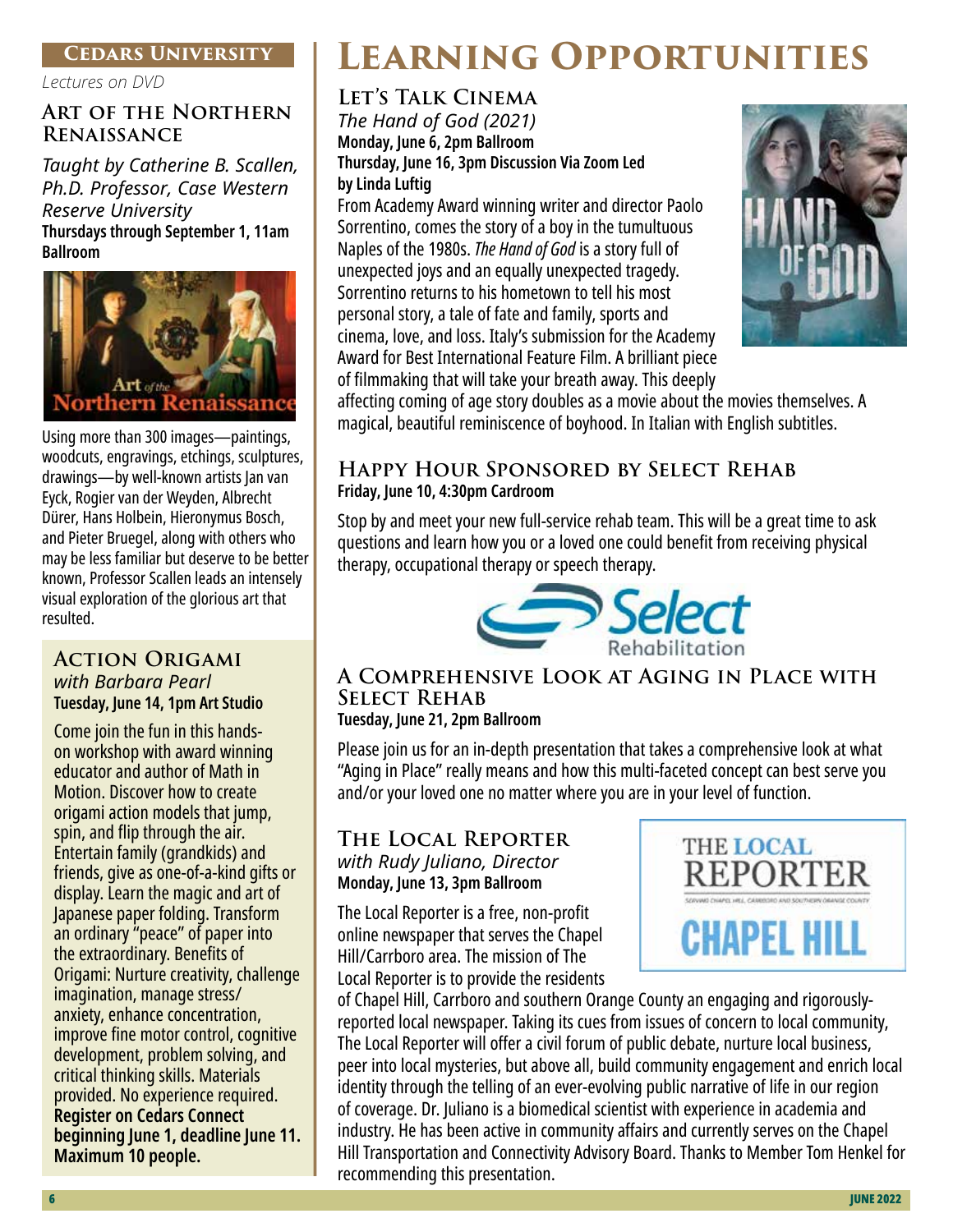

Ride and Guide Tour at the NC Zoo in Asheboro





Photo by Nancy Sewall



A glorious morning for bird watching with Tom Driscoll at our bird sanctuary, such fun!



Chatham Mills Pollinator Garden tour with Debbie Roos

## Sudoku Puzzle

Enter digits from 1 to 9 into the blank spaces. Every row must contain one of each digit. So must every column, as must every 3x3 square.

#### Puzzle rating: **Evil**



We welcomed our newest Members as all enjoyed wine, live music and hors d'oeuvres.

| 9              |                | 7              |   | 3 | 8              |   |   |                |
|----------------|----------------|----------------|---|---|----------------|---|---|----------------|
| $\overline{2}$ |                | 8              |   |   |                | 9 | 3 | 4              |
|                | 1              | 3              |   |   |                |   | 6 |                |
|                | $\overline{2}$ | 6              | 9 |   |                |   |   |                |
| $\overline{7}$ |                | 5              |   | 4 |                | 6 |   | 1              |
|                |                |                |   |   | $\overline{2}$ | 7 | 9 |                |
|                | 7              |                |   |   |                | 1 | 5 |                |
| 1              | 5              | $\overline{2}$ |   |   |                | 3 |   | 6              |
|                |                |                | 3 | 5 |                | 4 |   | $\overline{c}$ |

## **Regular Group Activities Contact Information**

| Classic Canasta  Sally Sullivan<br>919-489-6446                 |
|-----------------------------------------------------------------|
| Cribbage Malcolm Jackson<br>919-951-7626                        |
| Duplicate Bridge Betty White<br>919-967-4064                    |
| Early Birds Joan Bingham<br>919-968-3213                        |
| Golf Croquet Joe Murphy<br>843-957-0674                         |
| <b>Interdenominational Nancy Cobey</b><br>Service  919-259-7048 |
| Knit & Stitch Margaret Rook<br>919-292-1497                     |
| Library Workday Nancy Lebo<br>919-259-7330                      |
| Mah Jongg <mark></mark> Sara Kittner<br>919-969-6822            |
| <b>Memoir Writing GroupNancy Lebo</b><br>919-259-7330           |
| <b>Mexican Train Dominos  Sally Sullivan</b><br>919-489-6446    |
| Modern American Bonnie Farb<br>561-613-7509<br>Canasta          |
| Open Door Bible Study  Nancy Cobey<br>919-259-7048              |
| Ping Pong Pat Kelley<br>919-489-0053                            |
| <b>Play Reading Group Sue Bielawski</b><br>919-933-4428         |
| PokerRichard Orcutt<br>919-259-7533                             |
|                                                                 |

Puzzle by websudoku.com